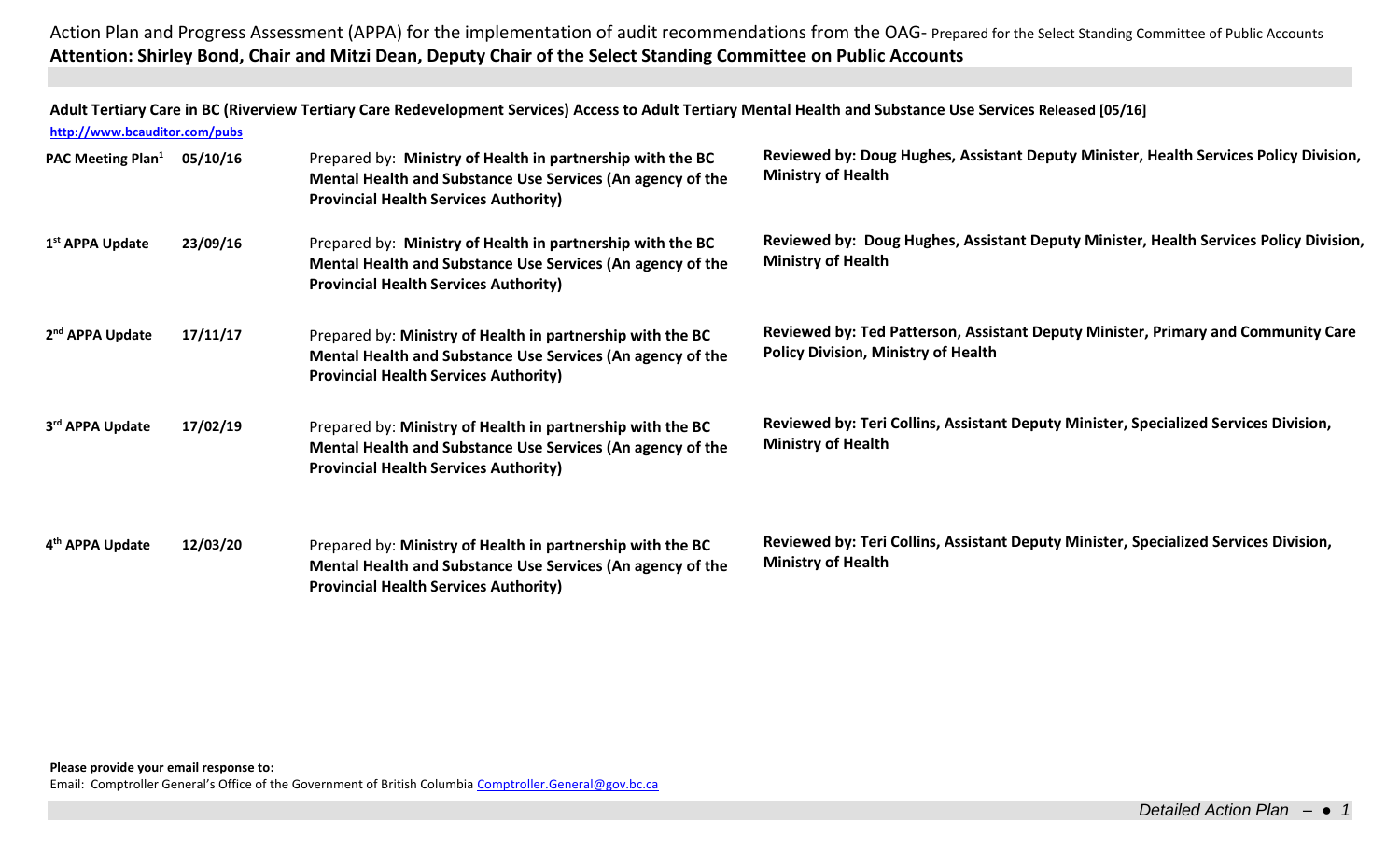| <b>Rec. #</b><br>Accepted?<br>Yes / $No2$ | <b>OAG</b><br><b>Recommendations</b>                                                                                                                                                                                                   | Actions Planned & Target Date(s) <sup>3</sup>                                                                                                                                                                                                                                                                | Assessment of Progress to date <sup>4</sup> and Actions Taken <sup>5</sup><br>(APPA update)                                                                                                                                                                                                                                                                                                                                                                                                                                                                                                                                                                                                                                                                                                                                                                                                                                                                                                                                                                                              |
|-------------------------------------------|----------------------------------------------------------------------------------------------------------------------------------------------------------------------------------------------------------------------------------------|--------------------------------------------------------------------------------------------------------------------------------------------------------------------------------------------------------------------------------------------------------------------------------------------------------------|------------------------------------------------------------------------------------------------------------------------------------------------------------------------------------------------------------------------------------------------------------------------------------------------------------------------------------------------------------------------------------------------------------------------------------------------------------------------------------------------------------------------------------------------------------------------------------------------------------------------------------------------------------------------------------------------------------------------------------------------------------------------------------------------------------------------------------------------------------------------------------------------------------------------------------------------------------------------------------------------------------------------------------------------------------------------------------------|
| 1.<br>Yes                                 | The Ministry of Health<br>collaborate with the health<br>authorities to clarify roles<br>and responsibilities and set<br>province-wide direction,<br>including a refreshed<br>vision, goals and objectives<br>for adult tertiary care. | To develop a Memorandum of Understanding (MoU) and Project<br>Charter between the Ministry of Health (MoH), Provincial Health<br>Authorities (PHSA) and Regional Health Authorities to clarify roles and<br>responsibilities and to develop a provincial Tertiary Care Framework.<br>Target Date: April 2018 | <b>Progress Assessment: Fully Implemented</b><br>MOU and project charter developed and signed off by MoH and PHSA on November 2016 to define<br>$\bullet$<br>roles and responsibilities regarding completion and implementation of OAG Adult Tertiary Mental<br>Health and Substance Use Services report (OAG Report) recommendations.<br>Actions Taken: Tertiary Care Framework completed with the following elements:<br>Values, goals, guiding principles and definitions<br>Responsibilities of key stakeholders<br>Relationship to System of Care and other tiers of service<br>Target population<br>Service descriptions for:<br><b>Psychiatric Intensive Care</b><br>$\circ$<br>Assessment & Treatment<br>$\Omega$<br>Intensive Tertiary Rehabilitation<br>$\circ$<br><b>Short Term Rehabilitation</b><br>$\circ$<br>Long term Rehabilitation<br>$\circ$<br>Tertiary Care Framework finalized and endorsed by the provincial Mental Health and Substance Use<br>Working Group including representation from the Ministry of Mental Health and Addictions (MMHA)<br>$-10/10/2018.$ |

otherwise addressed to the satisfaction of the PAC. This is for the APPA update.

#### **Please provide your email response to:**

 $\overline{a}$ 

<sup>&</sup>lt;sup>1</sup> The audited organization will be required to present their initial action plan at this meeting (i.e. First three columns completed for each OAG recommendation included in the audit report)

<sup>&</sup>lt;sup>2</sup> For each recommendation, the audited organization should state whether they have accepted the recommendation and plan to implement it fully by typing either "Yes" or "No" under the number of the recommendation.

<sup>&</sup>lt;sup>3</sup> Target date is the date that audited organization expects to have "fully or substantially implemented" the recommendation. If several actions are planned to implement one recommendation, indicate target dates for each <sup>4</sup>The Select Standing Committee on Public Accounts (PAC) will request that the audited organization provide a yearly update (i.e. completed "Assessment of Progress and Actions Taken" column) until all recommendations are

<sup>&</sup>lt;sup>5</sup> This action plan and the subsequent updates have not been audited by the OAG. However, at a future date that Office may undertake work to determine whether the entity has implemented the recommendations. The results of reported in a separate report prepared by the OAG.

Email: Comptroller General's Office of the Government of British Columbia [Comptroller.General@gov.bc.ca](mailto:Comptroller.General@gov.bc.ca)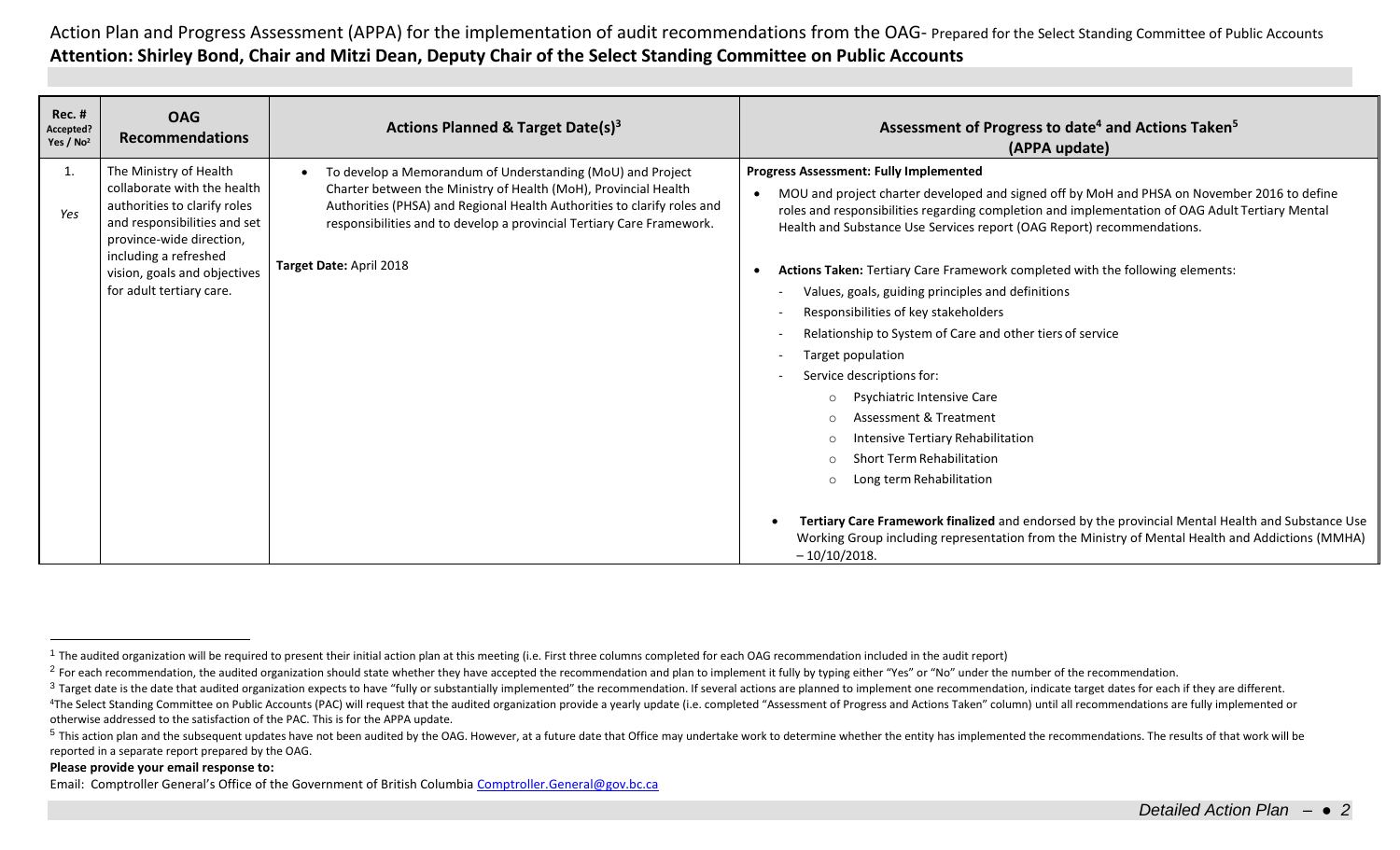| 2.<br>Yes | The Ministry of Health<br>collaborate with the<br>health authorities to<br>implement a province-<br>wide performance<br>management framework<br>for adult tertiary care,<br>including performance<br>measures and targets. | Develop Performance Management Framework (Actions planned for<br>recommendation 2 and it also responds to recommendation 6)<br>Establish a provincial Performance Management Framework<br>Working Group including all RHA, First Nations Health<br>Authority (FNHA) and Patient Partner representation from<br>Patient Voices Network.<br>Operationalise the BC Health Quality Matrix dimensions of<br>quality for adult tertiary mental health context<br>Develop indicator selection criteria<br>$\bullet$<br>Identify and select adult tertiary mental health key performance<br><i>indicators</i><br>Implement Performance Management Framework for Adult<br>Tertiary Mental Health and Substance Use Services<br>Target Date: April 2018. | <b>Progress Assessment: Partially Implemented</b><br>Action Taken & Discussion: A provincial Performance Management Framework for Adult Tertiary Mental<br>Health and Substance Use Services was completed, responding to recommendation 2 and recommendation<br>6 pf the OAG Report. The Framework includes:<br>• A global environmental scan of relevant literature and evaluation frameworks<br>• Performance indicator selection criteria<br>• Adult tertiary mental health key performance indicators<br>• Considerations for implementation<br>Tertiary Care Performance Management Framework have been finalized and endorsed by the provincial<br>Mental Health and Substance Use Working Group including representation from MMHA - 10/10/2018<br>. The Ministry of Health in partnership with the MMHA, PHSA and key stakeholders will be supporting<br>the Health Authorities in the implementation of the Performance Management Framework. The<br>Ministry of Health has asked the Provincial Health Services Authority to submit a proposal to<br>develop a network to support this recommendation in the OAG report.<br>Update: 07/02/2020:<br>By May 31, 2020 the Ministry of Health will be establishing a memorandum of<br>understanding with the PHSA, including 12-month deliverables and time lines, to support<br>the implementation of the Performance Management Framework within each Health<br>Authority.<br>By September 30, 2020 the PHSA will submit a proposal to the Ministry of Health to<br>develop a network to support the continued implementation of the long term OAG<br>recommendations.<br>In addition, the Ministry of Health in partnership with the PHSA will be asking each health<br>authority in 2020/21 to develop an implementation plan with deliverables and time-lines<br>to implement the MHSU tertiary care Performance Management Framework in a phased-<br>in approach in accordance with the recommendations outlined in the report.<br>Not withstanding, Health Authorities such as the Vancouver Coastal Health Authority are<br>redesigning their mental health tertiary care services and are using the provincial Tertiary<br>Care Performance Management Framework as a guiding document to support the<br>redesign of the services consistent with the recommendations outlined in this report.<br>The implementation of the Performance Management Framework is dependent on the<br>implementation of phase two of the Ministry of Health Minimum Reporting<br>Requirements for MHSU Tertiary care services. Completion of implementation of MRR<br>Phase 2 was delayed and is expected to be implemented in 2020/21. |
|-----------|----------------------------------------------------------------------------------------------------------------------------------------------------------------------------------------------------------------------------|------------------------------------------------------------------------------------------------------------------------------------------------------------------------------------------------------------------------------------------------------------------------------------------------------------------------------------------------------------------------------------------------------------------------------------------------------------------------------------------------------------------------------------------------------------------------------------------------------------------------------------------------------------------------------------------------------------------------------------------------|---------------------------------------------------------------------------------------------------------------------------------------------------------------------------------------------------------------------------------------------------------------------------------------------------------------------------------------------------------------------------------------------------------------------------------------------------------------------------------------------------------------------------------------------------------------------------------------------------------------------------------------------------------------------------------------------------------------------------------------------------------------------------------------------------------------------------------------------------------------------------------------------------------------------------------------------------------------------------------------------------------------------------------------------------------------------------------------------------------------------------------------------------------------------------------------------------------------------------------------------------------------------------------------------------------------------------------------------------------------------------------------------------------------------------------------------------------------------------------------------------------------------------------------------------------------------------------------------------------------------------------------------------------------------------------------------------------------------------------------------------------------------------------------------------------------------------------------------------------------------------------------------------------------------------------------------------------------------------------------------------------------------------------------------------------------------------------------------------------------------------------------------------------------------------------------------------------------------------------------------------------------------------------------------------------------------------------------------------------------------------------------------------------------------------------------------------------------------------------------------------------------------------------------------------------------------------------------------------------------------------------------------------------------------------------------|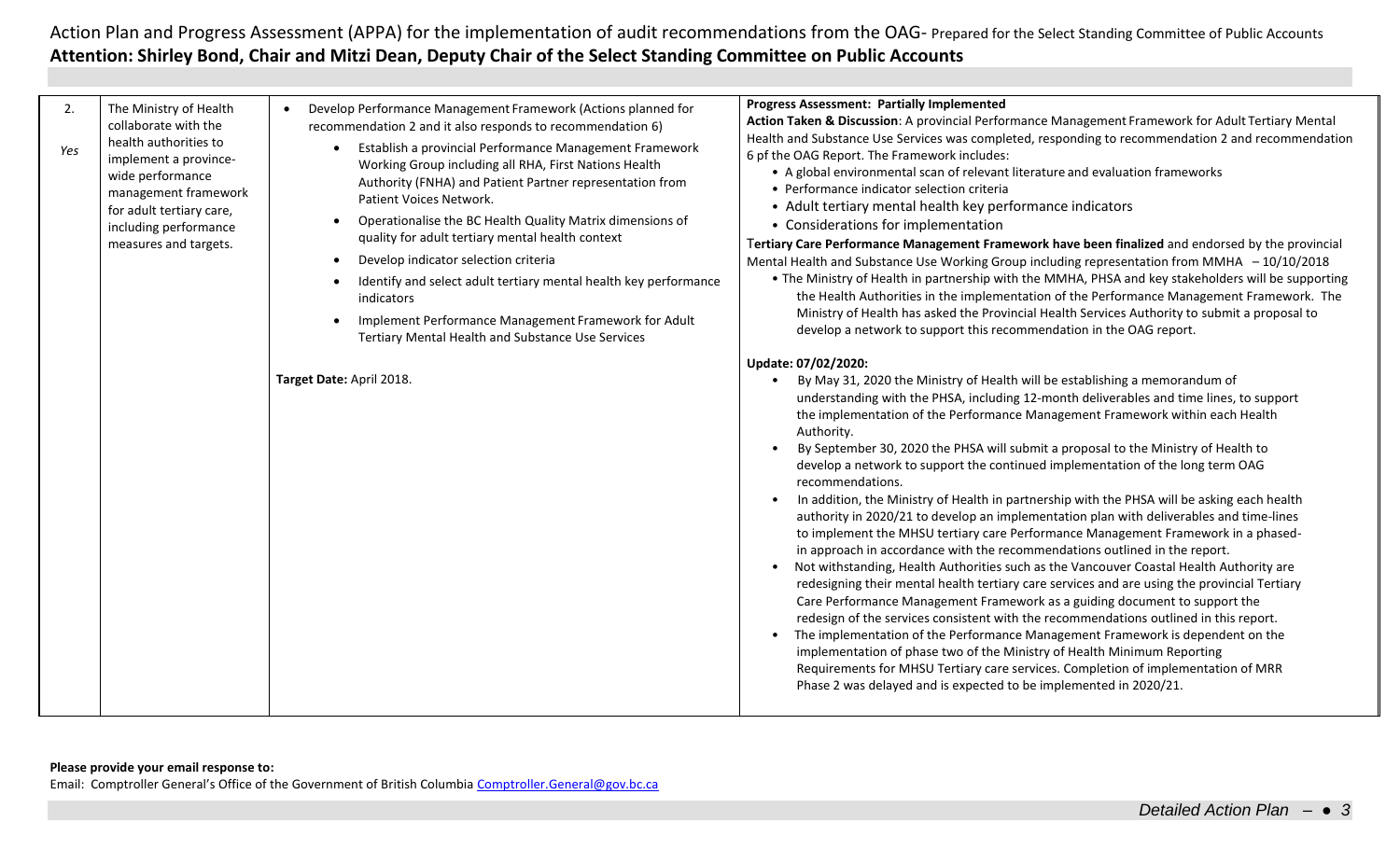| 3.<br>Yes | The Ministry of Health<br>clarify roles with the<br><b>Provincial Health Services</b><br>Authority to finalize and<br>implement the adult<br>tertiary care standards. | To finalize Adult Tertiary Care standards for Mental Health and<br><b>Substance Use Services</b><br>RHAs to develop regional plan for phased implementation of Tertiary<br>Care Standards<br>Target Date: October 2018 | <b>Progress Assessment: Partially implemented</b><br><b>Actions Taken &amp; Discussions:</b><br>Standards for Adult Tertiary Care Mental Health and Substance Use Services have been finalized and<br>endorsed by PMHSU-WG - 13/09/2017<br>Ministry of Health policy to guide implementation of the Tertiary Care Standards is under<br>$\bullet$<br>development with a completion target date of September 30, 2019<br>The development of Health Authority plans for phased implementation of Tertiary Care Standards is<br>under development expected to be completed by September 30, 2019.<br>The Ministry of Health in partnership with the MMHA, PHSA and key stakeholders will be<br>supporting the Health Authorities in the implementation of the Tertiary Care standards.<br>The Ministry of Health has asked the Provincial Health Services Authority to submit a<br>proposal to develop a network to support this recommendation in the OAG report.<br>Update: 07/02/2020:<br>By May 31, 2020 the Ministry of Health will be establishing a memorandum of<br>understanding with the PHSA to clarify roles, including 12-month deliverables and time<br>lines, to support the implementation of the Tertiary Care standards within each Health<br>Authority.<br>By September 30, 2020 the PHSA will submit a proposal to the Ministry of Health to<br>develop a network to support the continued implementation of the long term OAG<br>recommendations.<br>In addition, the Ministry of Health in partnership with the PHSA will be asking each health<br>authority in 2020/21 to develop an implementation plan with deliverables and time-lines<br>to implement the mental health tertiary care standards in a phased-in approach in<br>accordance with the standards outlined in the report.<br>Not withstanding, the Vancouver Coastal and Fraser Health Authority are using the<br>Tertiary Care Standards as a guiding document to support the redesign of the services<br>consistent with the requirements outlined in this report. For example, the Fraser Health<br>Authority applied the Tertiary Care Standards to the Arbutus Place mental health tertiary<br>care facility when it moved from Langley to Surrey in January 2020. |
|-----------|-----------------------------------------------------------------------------------------------------------------------------------------------------------------------|------------------------------------------------------------------------------------------------------------------------------------------------------------------------------------------------------------------------|-----------------------------------------------------------------------------------------------------------------------------------------------------------------------------------------------------------------------------------------------------------------------------------------------------------------------------------------------------------------------------------------------------------------------------------------------------------------------------------------------------------------------------------------------------------------------------------------------------------------------------------------------------------------------------------------------------------------------------------------------------------------------------------------------------------------------------------------------------------------------------------------------------------------------------------------------------------------------------------------------------------------------------------------------------------------------------------------------------------------------------------------------------------------------------------------------------------------------------------------------------------------------------------------------------------------------------------------------------------------------------------------------------------------------------------------------------------------------------------------------------------------------------------------------------------------------------------------------------------------------------------------------------------------------------------------------------------------------------------------------------------------------------------------------------------------------------------------------------------------------------------------------------------------------------------------------------------------------------------------------------------------------------------------------------------------------------------------------------------------------------------------------------------------------------------------------------------------------------------------------------------|
|           |                                                                                                                                                                       |                                                                                                                                                                                                                        |                                                                                                                                                                                                                                                                                                                                                                                                                                                                                                                                                                                                                                                                                                                                                                                                                                                                                                                                                                                                                                                                                                                                                                                                                                                                                                                                                                                                                                                                                                                                                                                                                                                                                                                                                                                                                                                                                                                                                                                                                                                                                                                                                                                                                                                           |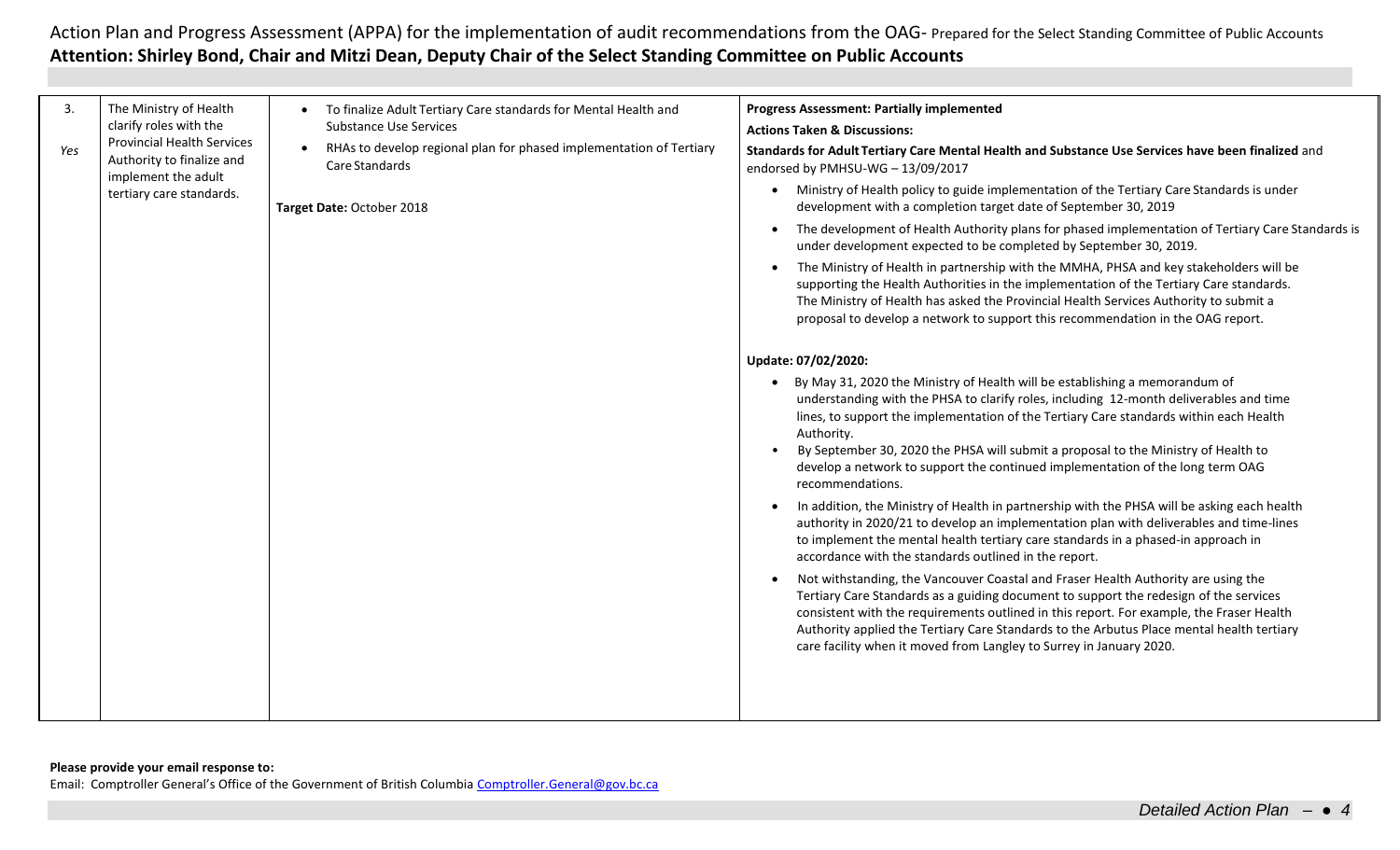| <b>Rec. #</b><br>Accepted?<br>Yes / $No2$ | <b>OAG</b><br><b>Recommendations</b>                                                                                                                                                                                    | Actions Planned & Target Date(s) <sup>3</sup>                                                                                                                                                                                              | Assessment of Progress to date <sup>4</sup> and Actions Taken <sup>5</sup><br>(APPA update)                                                                                                                                                                                                                                                                                                                                                                                                                                                                                                                                                                                                                                                                                                                                                                                                                                                                                                                                                                                                                                                                                                                |
|-------------------------------------------|-------------------------------------------------------------------------------------------------------------------------------------------------------------------------------------------------------------------------|--------------------------------------------------------------------------------------------------------------------------------------------------------------------------------------------------------------------------------------------|------------------------------------------------------------------------------------------------------------------------------------------------------------------------------------------------------------------------------------------------------------------------------------------------------------------------------------------------------------------------------------------------------------------------------------------------------------------------------------------------------------------------------------------------------------------------------------------------------------------------------------------------------------------------------------------------------------------------------------------------------------------------------------------------------------------------------------------------------------------------------------------------------------------------------------------------------------------------------------------------------------------------------------------------------------------------------------------------------------------------------------------------------------------------------------------------------------|
| 4.<br>Yes                                 | The Ministry of Health<br>collaborate with the<br>health authorities to<br>improve long-term<br>planning, including<br>improving information-<br>sharing to better identify<br>long-term risks and gaps in<br>services. | Establish a provincial tertiary care network of clinicians and managers for<br>regular sharing of prevalence, demographic and clinical information and<br>information on changing needs and gaps in services<br>Target Date: October 2018. | <b>Progress Assessment: Partially implemented</b><br><b>Actions Taken &amp; Discussion</b><br>The Ministry of Health has asked the Provincial Health Services Authority to submit a proposal<br>to develop a provincial network to implement the recommendations in this report.<br>Update: 07/02/2020:<br>By May 31, 2020 the Ministry of Health will be establishing a memorandum of<br>understanding with the PHSA, including 12-month deliverables and time lines, to improve<br>information sharing to better identify long-term risks and gaps in services.<br>By September 30, 2020 the PHSA will submit a proposal to the Ministry of Health to<br>develop a network to support the continued implementation of the long term OAG<br>recommendations.<br>In addition, the Ministry of Health in partnership with the PHSA will be asking each health<br>authority in 2020/21 to develop a plan to start long-term planning of mental health<br>tertiary care services to better identify long-term risks and gaps in services.<br>Not withstanding, Health Authorities have developed and implemented information<br>sharing agreements to improve information sharing between health authorities. |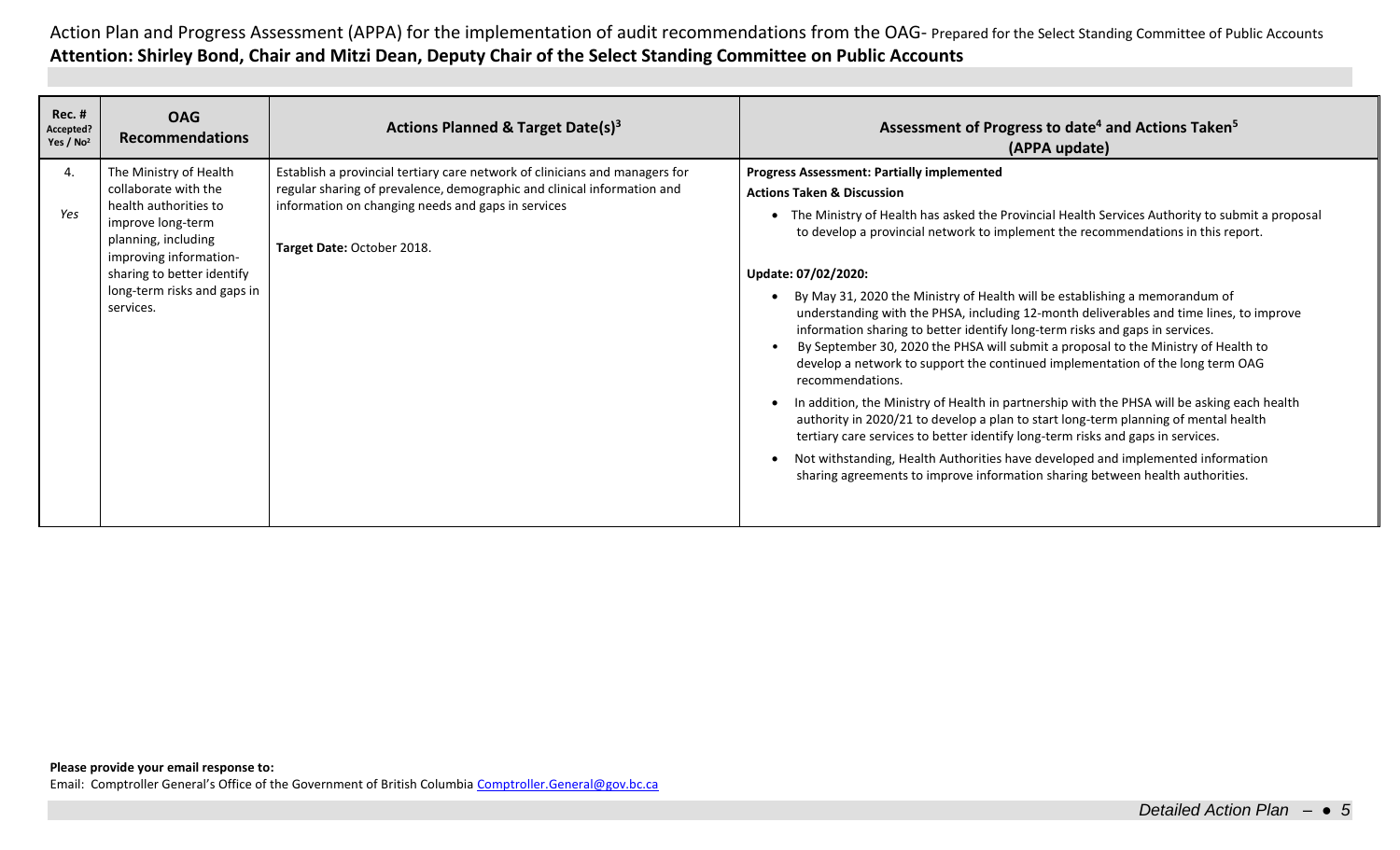| <b>Rec. #</b><br>Accepted?<br>Yes / No <sup>2</sup> | <b>OAG</b><br><b>Recommendations</b>                                                                                                                                           | Actions Planned & Target Date(s) <sup>3</sup>                                                                                                                                                       | Assessment of Progress to date <sup>4</sup> and Actions Taken <sup>5</sup><br>(APPA update)                                                                                                                                                                                                                                                                                                                                                                                                                                                                                                                                                                                                                                                                                                                                                                                                                                                                                                                                                                                                                                                                                                                                                                                                                                                                                                                                                                                                                                                                                                                                                                                                                                                                                                                  |
|-----------------------------------------------------|--------------------------------------------------------------------------------------------------------------------------------------------------------------------------------|-----------------------------------------------------------------------------------------------------------------------------------------------------------------------------------------------------|--------------------------------------------------------------------------------------------------------------------------------------------------------------------------------------------------------------------------------------------------------------------------------------------------------------------------------------------------------------------------------------------------------------------------------------------------------------------------------------------------------------------------------------------------------------------------------------------------------------------------------------------------------------------------------------------------------------------------------------------------------------------------------------------------------------------------------------------------------------------------------------------------------------------------------------------------------------------------------------------------------------------------------------------------------------------------------------------------------------------------------------------------------------------------------------------------------------------------------------------------------------------------------------------------------------------------------------------------------------------------------------------------------------------------------------------------------------------------------------------------------------------------------------------------------------------------------------------------------------------------------------------------------------------------------------------------------------------------------------------------------------------------------------------------------------|
| 5.<br>Yes                                           | The health authorities<br>regularly identify adult<br>tertiary care population<br>needs and determine<br>whether they have the<br>right mix of current and<br>future services. | Develop final report that identifies service gaps and emerging needs of this<br>population over the next 5-10 years within context of provincial strategic<br>initiatives<br>Target Date: May 2018. | <b>Progress Assessment: Partially Implemented</b><br><b>Actions Taken &amp; Discussion</b><br>The Centre for Applied Research for Mental Health and Addictions (CARMHA) at the Simon Fraser<br>$\bullet$<br>University (SFU) has been contracted by the Ministry of Health to research the Estimated<br>Prevalence & Distribution of Selected DSM-5 Mental Disorders & Substance Use Disorder Groups<br>in BC, including the type and quantity of MHSU services needed, including adult tertiary care<br>services. The report is expected to be completed by October 2019.<br>Update: 07/02/2020:<br>The Ministry of Health in partnership with the Centre for Applied Research for Mental<br>$\bullet$<br>Health and Addictions (CARMHA) at the Simon Fraser University (SFU) has done extensive<br>work in estimating the prevalence, co-morbidity and ideal suite of services for 13 major<br>mental health disorders, including people with severe mental health a substance use<br>disorders served at the tertiary care level. With input from experts and people with lived<br>experience a first draft report has been completed titled: "Estimated Prevalence &<br>Distribution of Selected DSM-5 Mental Disorders & Substance Use Disorder Groups in BC<br>including the type and quantity of MHSU services needed" in October 2019. This work was<br>fundamental as the next step to support the planning of the right mix of current and future<br>services for the tertiary care MHSU client population.<br>A final of the above CARMHA report is expected by April 30, 2020.<br>$\bullet$<br>This completed work/report is foundational and will be utilized to support the<br>$\bullet$<br>determination of the right mix of current and future services for the tertiary care<br>population. |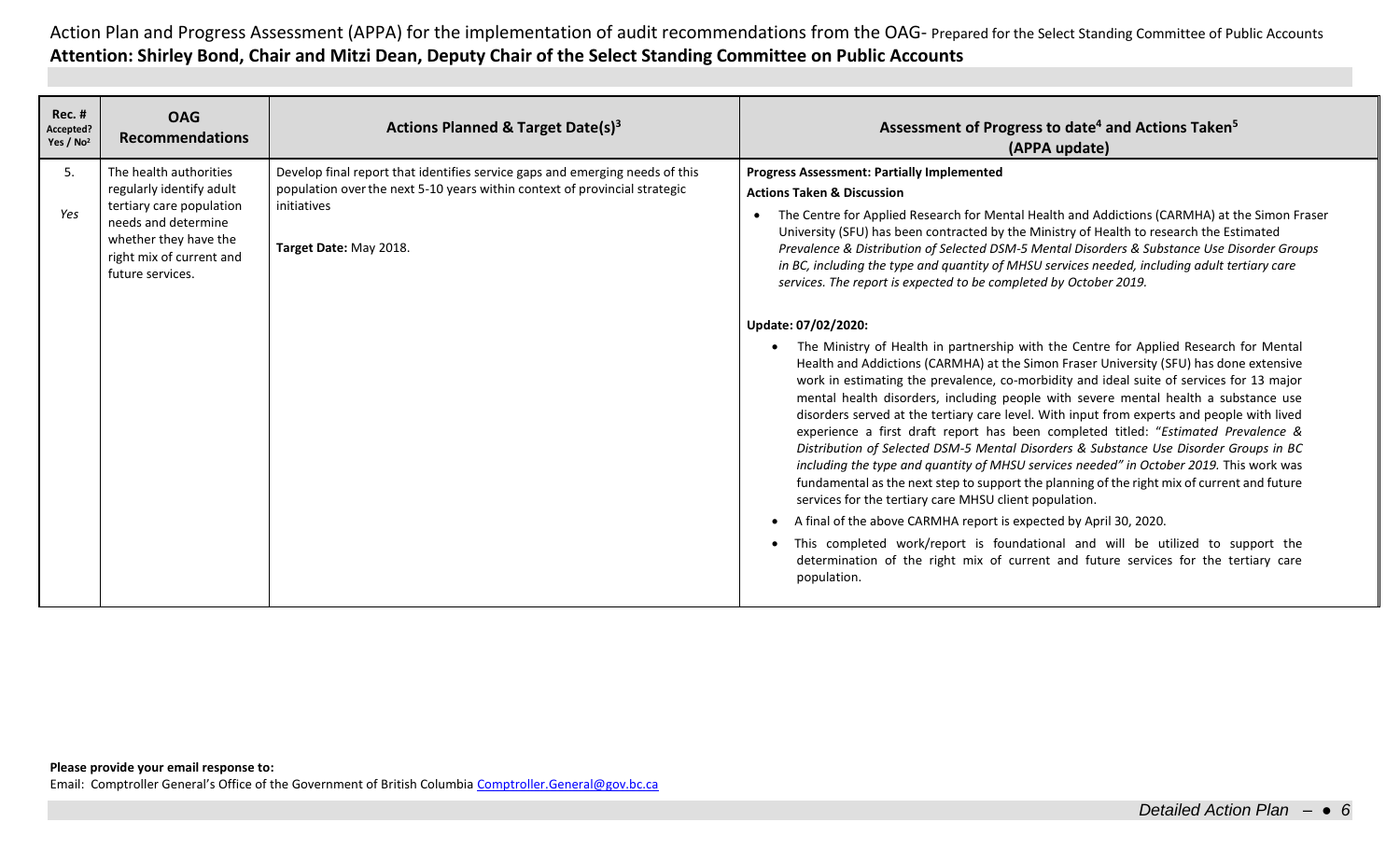| Rec. #<br><b>OAG</b><br>Accepted?<br><b>Recommendations</b><br>Yes / No <sup>2</sup>                                                                                                                                    | <b>Actions Planned &amp; Target Date(s)3</b>                                                                                                                                                                                                                                                                                                                                                                                                                                                                                                                                                                                                                                                                                                                      | Assessment of Progress to date <sup>4</sup> and Actions Taken <sup>5</sup><br>(APPA update)                                                                                                                                                                                                                                                                                                                                                                                                                                                                                                                                                                                                                                                                                                                                                                                                                                                                                                                                                                                                                                                                                                                                                                                                                                                                                                                                                                                                                                                                                                                                                                                                                                                                                                                                                                                                                                                                                                                                                                                                                                                                                                                                                                                |
|-------------------------------------------------------------------------------------------------------------------------------------------------------------------------------------------------------------------------|-------------------------------------------------------------------------------------------------------------------------------------------------------------------------------------------------------------------------------------------------------------------------------------------------------------------------------------------------------------------------------------------------------------------------------------------------------------------------------------------------------------------------------------------------------------------------------------------------------------------------------------------------------------------------------------------------------------------------------------------------------------------|----------------------------------------------------------------------------------------------------------------------------------------------------------------------------------------------------------------------------------------------------------------------------------------------------------------------------------------------------------------------------------------------------------------------------------------------------------------------------------------------------------------------------------------------------------------------------------------------------------------------------------------------------------------------------------------------------------------------------------------------------------------------------------------------------------------------------------------------------------------------------------------------------------------------------------------------------------------------------------------------------------------------------------------------------------------------------------------------------------------------------------------------------------------------------------------------------------------------------------------------------------------------------------------------------------------------------------------------------------------------------------------------------------------------------------------------------------------------------------------------------------------------------------------------------------------------------------------------------------------------------------------------------------------------------------------------------------------------------------------------------------------------------------------------------------------------------------------------------------------------------------------------------------------------------------------------------------------------------------------------------------------------------------------------------------------------------------------------------------------------------------------------------------------------------------------------------------------------------------------------------------------------------|
| The health authorities<br>6.<br>periodically evaluate the<br>effectiveness of their adult<br>Yes<br>tertiary care programs and<br>share lessons learned with<br>the Ministry of Health and<br>other health authorities. | Develop Performance Management Framework (Actions planned for<br>recommendation 2 and it also responds to recommendation 6)<br>• Operationalise the BC Health Quality Matrix dimensions of<br>quality for adult tertiary mental health context<br>Develop indicator selection criteria<br>$\bullet$<br>Identify and select adult tertiary mental health key performance<br>indicators<br>Implement Provincial Performance Management<br>$\bullet$<br>Framework including regular reporting to the Ministry of<br>Health (MoH)<br>Establish a provincial Network of clinicians and managers<br>for regular sharing of prevalence, demographic and clinical<br>information and information on changing needs and gaps in<br>services.<br>Target Date: October 2018. | <b>Progress Assessment: Partially implemented</b><br><b>Actions Taken &amp; Discussion:</b><br>Tertiary Care Performance Management Framework finalized and endorsed by the provincial<br>Mental Health and Substance Use Working Group $-10/10/2018$<br>The implementation of the Provincial Tertiary Care Performance Management Framework is<br>dependent on the implementation of phase two of the Ministry of Health Minimum Reporting<br>Requirements for MHSU Tertiary care services. Completion of implementation of MRR Phase 2<br>is expected in 2020/21.<br>The Ministry of Health in partnership with the MMHA, PHSA and key stakeholders will be<br>supporting the health authorities in implementing this recommendation. The Ministry of<br>Health has asked the Provincial Health Services Authority to submit a proposal to develop a<br>network to implement the recommendations in this report.<br>Update: 07/02/2020:<br>•. By May 31, 2020 the Ministry of Health will be establishing a memorandum of<br>understanding with the PHSA, including 12-month deliverables and time lines, to support<br>the implementation of how health authorities periodically evaluate the effectiveness of<br>their adult tertiary care programs and share lessons learned with the Ministry and other<br>health authorities.<br>By September 30, 2020 the PHSA will submit a proposal to the Ministry of Health to<br>develop a network to support the continued implementation of the long term OAG<br>recommendations.<br>In addition, the Ministry of Health in partnership with the PHSA will be asking each health<br>authority in 2020/21 to develop an implementation plan with deliverables and time-lines<br>to implement the MHSU tertiary care Performance Management Framework in a phased-<br>in approach in accordance with the recommendations outlined in the report.<br>Not withstanding, the Fraser and Vancouver Coastal Health Authority are redesigning<br>$\bullet$<br>their mental health tertiary care services and are using the provincial Tertiary Care<br>Performance Management Framework as a guiding document to support the redesign of<br>the tertiary care services consistent with the recommendations outlined in this report. |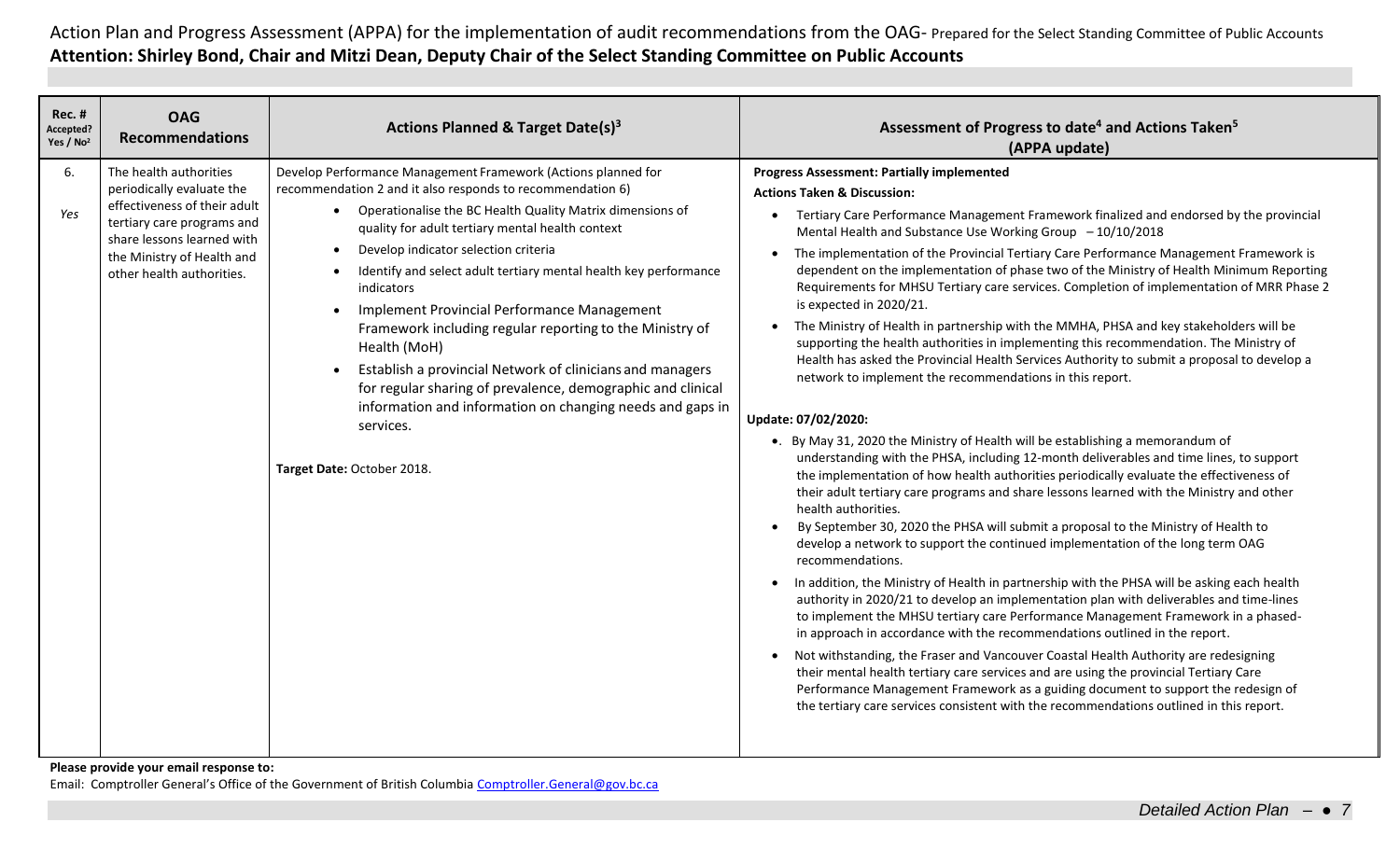| 7.<br>Yes | The Ministry of Health and<br>health authorities work<br>with key stakeholders to<br>address the gaps in<br>services for individuals<br>whose needs are beyond<br>the threshold of services<br>currently funded and<br>available. | . Develop provincial plan that incorporates the needs of underserved<br>populations.<br>The OAG report identified three populations of focus for the provincial<br>plan:<br>Individuals with co-occurring mental health and substance use<br>$\circ$<br>issues<br>Individuals with acquired brain injury and/or intellectual<br>$\circ$<br>disabilities<br>Individuals with current or past involvement in extreme<br>$\circ$<br>violence | <b>Progress Assessment: Partially Implemented</b><br><b>Actions Taken &amp; Discussions:</b><br>Provincial Report: Supporting clients with multiple and complex needs finalized and endorsed<br>by the provincial Mental Health and Substance Use Working Group $-10/10/2018$<br>The Ministry of Health in partnership with the MMHA, PHSA and key stakeholders will be<br>supporting the health authorities in implementing the provincial report: Supporting clients with<br>multiple and complex needs. The Ministry of Health has asked the PHSA to submit a proposal to<br>develop a network to support the implementation of this recommendations in the OAG report.                                                                                                                                                                                                                                                                                                                                                                  |
|-----------|-----------------------------------------------------------------------------------------------------------------------------------------------------------------------------------------------------------------------------------|-------------------------------------------------------------------------------------------------------------------------------------------------------------------------------------------------------------------------------------------------------------------------------------------------------------------------------------------------------------------------------------------------------------------------------------------|---------------------------------------------------------------------------------------------------------------------------------------------------------------------------------------------------------------------------------------------------------------------------------------------------------------------------------------------------------------------------------------------------------------------------------------------------------------------------------------------------------------------------------------------------------------------------------------------------------------------------------------------------------------------------------------------------------------------------------------------------------------------------------------------------------------------------------------------------------------------------------------------------------------------------------------------------------------------------------------------------------------------------------------------|
|           |                                                                                                                                                                                                                                   | Establish a provincial working group with key stakeholders from<br>HAs, FNHA, Patient Partner representation from Patient Voices<br>Network to review findings of H. Krueger & Associates Report                                                                                                                                                                                                                                          | Update: 07/02/2020:                                                                                                                                                                                                                                                                                                                                                                                                                                                                                                                                                                                                                                                                                                                                                                                                                                                                                                                                                                                                                         |
|           |                                                                                                                                                                                                                                   | Finalize Provincial Report: Supporting clients with multiple and<br>complex needs<br>Target Date: April 2018.                                                                                                                                                                                                                                                                                                                             | • The Ministry of Health in partnership with the Centre for Applied Research for Mental<br>Health and Addictions (CARMHA) at the Simon Fraser University (SFU) has done extensive<br>work in estimating the prevalence, co-morbidity and ideal suite of services for 13 major<br>mental health disorders, including those people with severe mental health a substance use<br>disorders served at the tertiary care level. With input from experts and people with lived<br>experience a first draft report has been completed titled: "Estimated Prevalence &<br>Distribution of Selected DSM-5 Mental Disorders & Substance Use Disorder Groups in BC<br>including the type and quantity of MHSU services needed" in October 2019. As per<br>recommendation #5, this work was fundamental as the next step to support the planning<br>of the right mix of current and future services for the tertiary care MHSU client population,<br>including the appropriate supports to meet the needs of clients with multiple and complex<br>needs |
|           |                                                                                                                                                                                                                                   |                                                                                                                                                                                                                                                                                                                                                                                                                                           | A final of the above CARMHA report is expected by April 30, 2020.<br>$\bullet$<br>This work/report is foundational and will be utilized to support the determination of the<br>$\bullet$<br>gaps in services for individuals whose needs are beyond the threshold of services currently<br>funded and available.                                                                                                                                                                                                                                                                                                                                                                                                                                                                                                                                                                                                                                                                                                                            |
|           |                                                                                                                                                                                                                                   |                                                                                                                                                                                                                                                                                                                                                                                                                                           |                                                                                                                                                                                                                                                                                                                                                                                                                                                                                                                                                                                                                                                                                                                                                                                                                                                                                                                                                                                                                                             |

#### **Please provide your email response to:**

Email: Comptroller General's Office of the Government of British Columbia [Comptroller.General@gov.bc.ca](mailto:Comptroller.General@gov.bc.ca)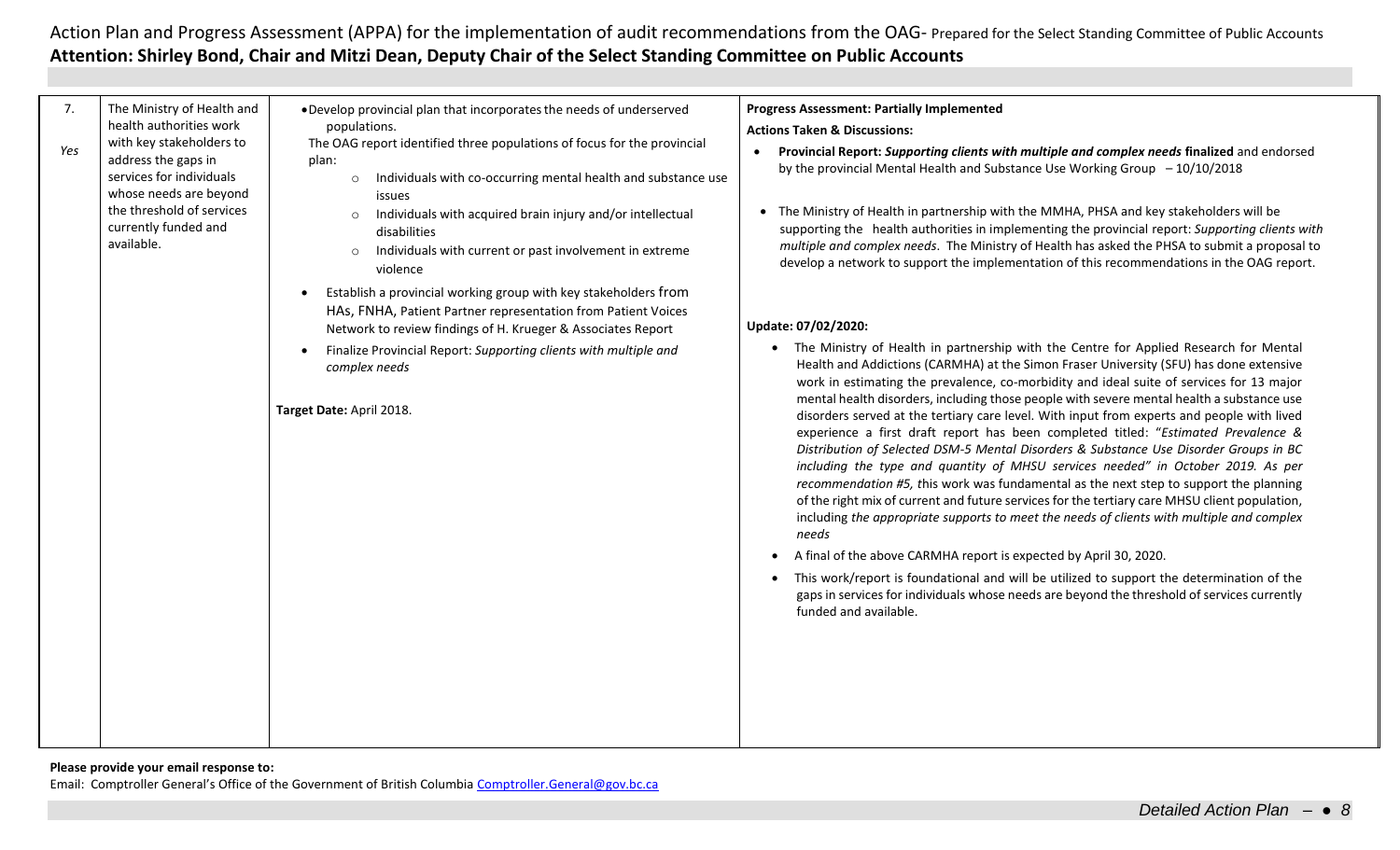| <b>Rec. #</b><br>Accepted?<br>Yes / No <sup>2</sup> | <b>OAG</b><br><b>Recommendations</b>                                                                                                                                               | <b>Actions Planned &amp; Target Date(s)3</b>                                                                                                                                                                                                                                                                                                                                                                                                                                                                                                                                       | Assessment of Progress to date <sup>4</sup> and Actions Taken <sup>5</sup><br>(APPA update)                                                                                                                                                                                                                                                                                                                                                                                                                                                                                                                                                                                                                                                                                                                                                                                                                                                                                                                                                                                                                                                                                                                                                                                                                                                                                                                                                                                                                                                                                                                                                                                                                                                                                                                                                                                                                                         |
|-----------------------------------------------------|------------------------------------------------------------------------------------------------------------------------------------------------------------------------------------|------------------------------------------------------------------------------------------------------------------------------------------------------------------------------------------------------------------------------------------------------------------------------------------------------------------------------------------------------------------------------------------------------------------------------------------------------------------------------------------------------------------------------------------------------------------------------------|-------------------------------------------------------------------------------------------------------------------------------------------------------------------------------------------------------------------------------------------------------------------------------------------------------------------------------------------------------------------------------------------------------------------------------------------------------------------------------------------------------------------------------------------------------------------------------------------------------------------------------------------------------------------------------------------------------------------------------------------------------------------------------------------------------------------------------------------------------------------------------------------------------------------------------------------------------------------------------------------------------------------------------------------------------------------------------------------------------------------------------------------------------------------------------------------------------------------------------------------------------------------------------------------------------------------------------------------------------------------------------------------------------------------------------------------------------------------------------------------------------------------------------------------------------------------------------------------------------------------------------------------------------------------------------------------------------------------------------------------------------------------------------------------------------------------------------------------------------------------------------------------------------------------------------------|
| 8.<br>Yes                                           | The Ministry of Health and<br>health authorities identify<br>and implement practices<br>that need to be<br>consistently applied across<br>the province to enhance<br>patient flow. | Assess current RHA waitlist and flow status and practices<br>Develop provincial Waitlist & Flow Working Group including all RHA, FNHA &<br>Patient Partner representation from Patient Voices Network<br>Develop Provincial Waitlist Plan including:<br>Waitlist tracking<br>$\overline{\phantom{a}}$<br>Targets and measures<br>$\overline{\phantom{a}}$<br>Standard assessment and prioritization criteria<br>Admission and declination practices and recommendations for<br>alternative service<br>- To implement Provincial Waitlist Management Plan<br>Target Date: June 2018 | <b>Progress Assessment: Partially implemented</b><br><b>Actions Taken &amp; Discussion</b><br>• Established a provincial Waitlist & Flow Working Group and completed Survey of current<br>waitlist and flow practices in all RHAs by April 2018.<br>• Provincial Waitlist Management Plan has been finalized and endorsed by the provincial Mental<br>Health and Substance Use Working Group $-10/10/2018$<br>• The Ministry of Health in partnership with the PHSA will be supporting the health authorities in<br>implementing the Provincial Waitlist Management report. The Ministry of Health has asked<br>the PHSA to submit a proposal to develop a network to implement the recommendations in<br>this report.<br>Update: 07/02/2020:<br>By May 31, 2020 the Ministry of Health will be establishing a memorandum of<br>understanding with the PHSA to enhance patient flow, including 12-month deliverables<br>and time lines, to support the implementation of the Waitlist management report within<br>each Health Authority.<br>By September 30, 2020 the PHSA will submit a proposal to the Ministry of Health to<br>$\bullet$<br>develop a network to support the continued implementation of the long term OAG<br>recommendations.<br>In addition, the Ministry of Health in partnership with the PHSA will be asking each health<br>$\bullet$<br>authority in 2020/21 to develop an implementation plan to implement the MHSU tertiary<br>care Waitlist Management report in a phased-in approach in accordance with the<br>recommendations outlined in this report.<br>Not withstanding, Health Authorities such as the Vancouver Coastal Health Authority are<br>$\bullet$<br>redesigning their mental health tertiary care services and are using the provincial Tertiary<br>Care Waitlist Management report and recommendations outlined in the report as a<br>guiding document to improve waitlist management. |
|                                                     |                                                                                                                                                                                    |                                                                                                                                                                                                                                                                                                                                                                                                                                                                                                                                                                                    |                                                                                                                                                                                                                                                                                                                                                                                                                                                                                                                                                                                                                                                                                                                                                                                                                                                                                                                                                                                                                                                                                                                                                                                                                                                                                                                                                                                                                                                                                                                                                                                                                                                                                                                                                                                                                                                                                                                                     |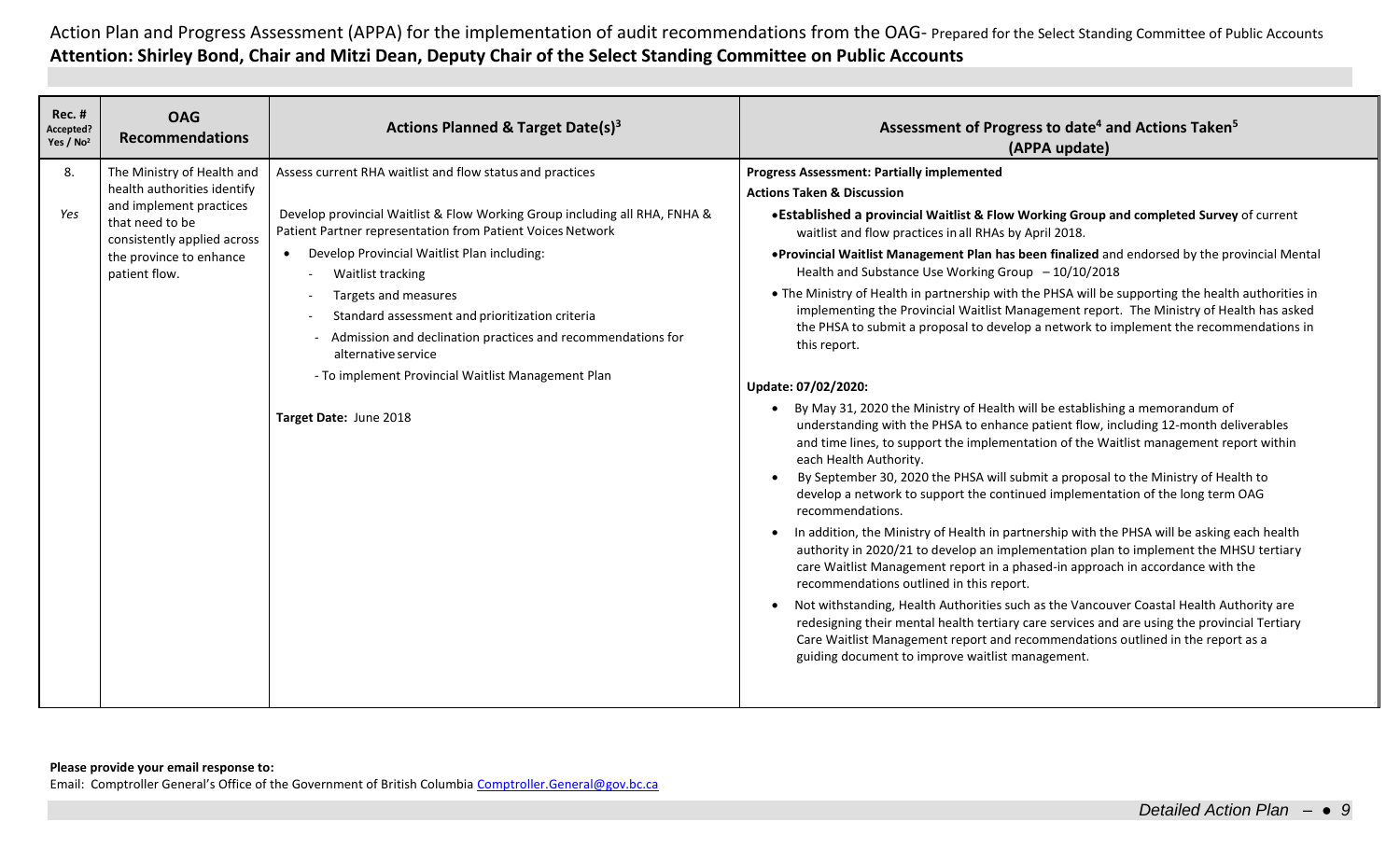| <b>Rec. #</b><br>Accepted?<br>Yes / No <sup>2</sup> | <b>OAG</b><br><b>Recommendations</b>                                                                                                                                                                       | Actions Planned & Target Date(s) <sup>3</sup>                                                                                                                                          | Assessment of Progress to date <sup>4</sup> and Actions Taken <sup>5</sup><br>(APPA update)                                                                                                                                                                                                                                                                                                                                                                                                                                                                                                                                                                                                                                                                                                                                                                                                                                                                                                                                                                                                                                                                                                                                                                                                                                                                                                                                                                                             |
|-----------------------------------------------------|------------------------------------------------------------------------------------------------------------------------------------------------------------------------------------------------------------|----------------------------------------------------------------------------------------------------------------------------------------------------------------------------------------|-----------------------------------------------------------------------------------------------------------------------------------------------------------------------------------------------------------------------------------------------------------------------------------------------------------------------------------------------------------------------------------------------------------------------------------------------------------------------------------------------------------------------------------------------------------------------------------------------------------------------------------------------------------------------------------------------------------------------------------------------------------------------------------------------------------------------------------------------------------------------------------------------------------------------------------------------------------------------------------------------------------------------------------------------------------------------------------------------------------------------------------------------------------------------------------------------------------------------------------------------------------------------------------------------------------------------------------------------------------------------------------------------------------------------------------------------------------------------------------------|
| 9.<br>Yes                                           | The Ministry of Health and<br>the health authorities<br>further analyze barriers to<br>adult tertiary care access<br>and flow and work with<br>each other and relevant<br>stakeholders to address<br>them. | Develop report on current findings, best practices and establish plan for<br>recommendations to RHAs for addressing systemic barriers to access and flow.<br>Target Date: October 2018 | <b>Progress Assessment: Partially Implemented</b><br><b>Actions Taken &amp; Discussion</b><br>Evidence paper completed by the PHSA describing international best practices and reflected in<br>$\bullet$<br>the Provincial Waitlist Management Plan which was finalized and endorsed by the provincial<br>Mental Health and Substance Use Working Group $-10/10/2018$<br>Provincial Report: Supporting clients with multiple and complex needs finalized and endorsed<br>by the provincial Mental Health and Substance Use Working Group $-10/10/2018$<br>The Ministry of Health in partnership with the MMHA, PHSA and key stakeholders will be<br>supporting the health authorities in addressing barriers to tertiary care access. The Ministry of<br>Health has asked the PHSA to submit a proposal to develop a network to support the<br>implementation of this recommendations in the OAG report.<br>Update: 07/02/2020:<br>By April 30, 2020 the Ministry of Health will be establishing a memorandum of<br>$\bullet$<br>understanding with the PHSA, including 12-month deliverables and time lines, to analyse<br>barriers to adult tertiary care access within each health authority.<br>In addition, the Ministry of Health in partnership with the PHSA will be asking each health<br>authority in 2020/21 to develop a plan to further analyse barriers to adult tertiary care<br>access within each health authority and work with relevant stakeholders to address them |
|                                                     |                                                                                                                                                                                                            |                                                                                                                                                                                        | in a phased-in approach in accordance with the recommendations outlined in this report.<br>Not withstanding, the Fraser and the Vancouver Coastal Health Authority are redesigning<br>their mental health tertiary care services and analyzing barriers to accessing mental<br>health tertiary care within their health authority.                                                                                                                                                                                                                                                                                                                                                                                                                                                                                                                                                                                                                                                                                                                                                                                                                                                                                                                                                                                                                                                                                                                                                      |